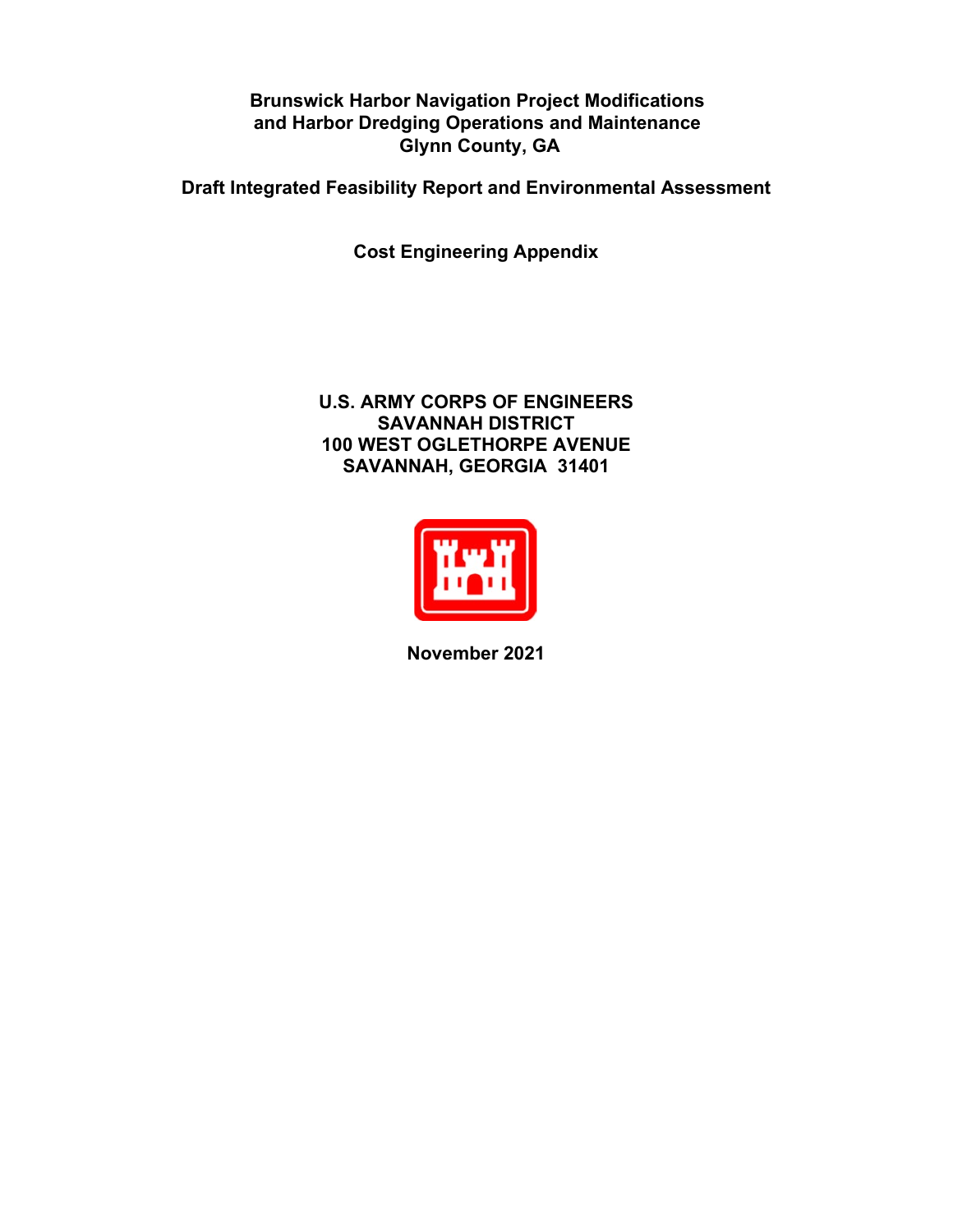| 1.0               |                                                                                      |  |
|-------------------|--------------------------------------------------------------------------------------|--|
| 1.1<br>1.2        | RECOMMENDED PLAN (ALTERNATIVE 8) INCLUDES BEND WIDENER, TURNING BASIN EXPANSION, AND |  |
| 2.0               |                                                                                      |  |
| 2.1<br>2.2        |                                                                                      |  |
| 3.0               |                                                                                      |  |
| 3.1<br>3.2<br>3.3 |                                                                                      |  |
| 4.0               |                                                                                      |  |
| 5.0               |                                                                                      |  |
| 6.0               |                                                                                      |  |
| 7.0               |                                                                                      |  |

#### <span id="page-1-0"></span>**Tables**

- <span id="page-1-1"></span>Table 1 - Alternatives
- Table 2 Recommended Plan Total Project Cost Summary
- Table 3 Quantities from Engineering Appendix<br>Table 4 Material Composition
- 

#### **Attachments**

Attachment 1 - Total Project Cost Worksheets<br>Attachment 2 - Project Schedule (Preliminary/Draft)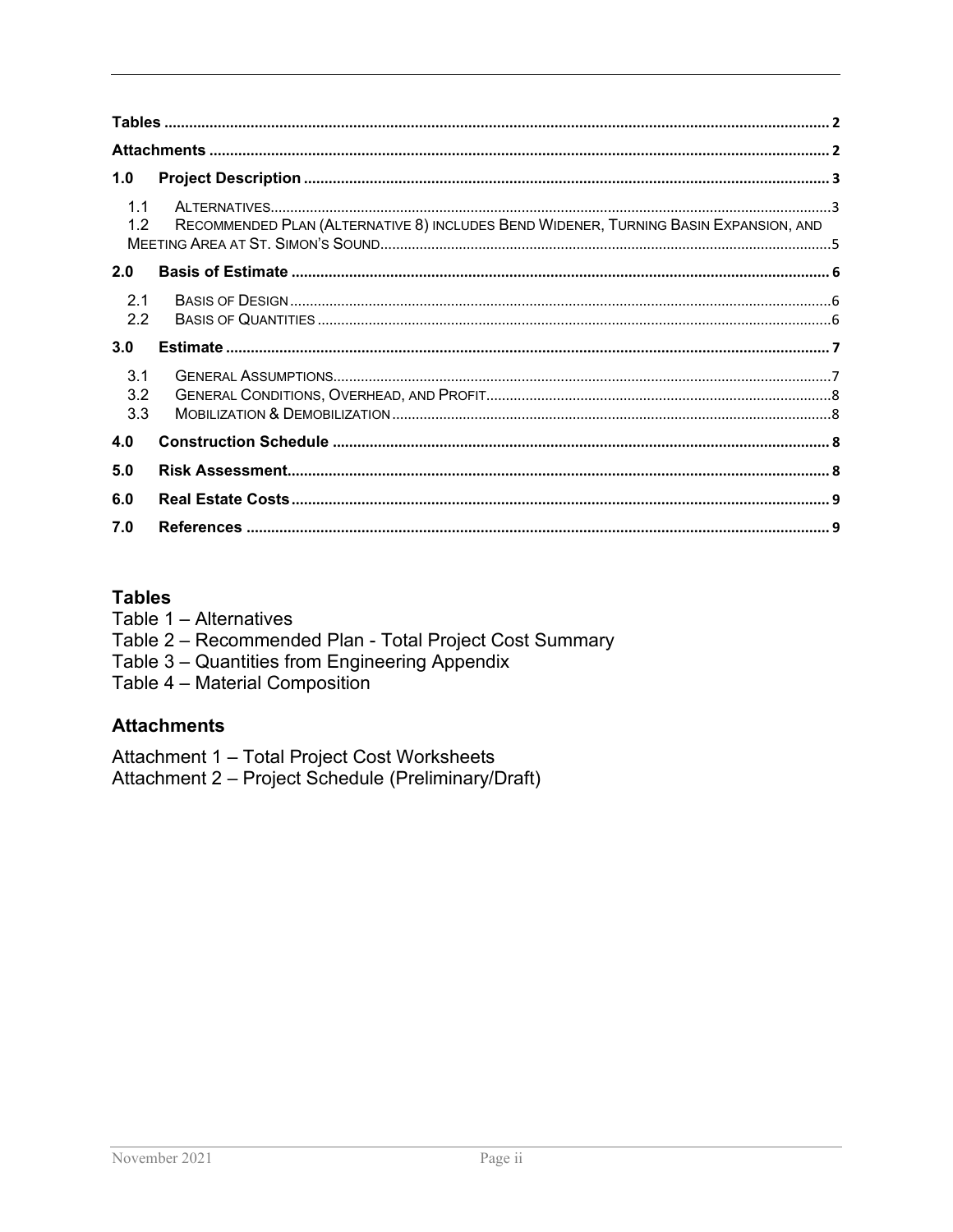### <span id="page-2-0"></span>**1.0 Project Description**

This report presents the U.S. Army Corps of Engineers (USACE), Savannah District (CESAS), plan to examine harbor modifications to reduce transportation cost inefficiencies experienced by the largest ship type (roll-on/roll-off) utilizing Brunswick Harbor. The purpose of the study is to investigate existing conditions in the Brunswick Harbor and propose modifications with the purpose of contributing to national economic development while protecting the nation's environment and considering improved safety for navigating vessels. This estimate is in the tentatively selected plan phase. The project is in Brunswick, Georgia in Glynn County.

The Port of Brunswick, GA is the largest auto-port in the U.S. Last year, over 629,000 combined auto/machinery units moved through the port for import or export (GPA, 2019). The Brunswick Harbor Channel is a 36' deep (MLLW) by 400' wide channel. The channel was designed in the 1990s for a Roll-on/Roll-off (Ro/Ro) design vessel with dimensions of 660 feet long and 106 feet wide. Today, longer and wider vessels use the channel. This study was authorized under Section 1207 of the Water Resources Development Act (WRDA) 2016 and appropriations were received in FY2019 to begin the study. A Feasibility Cost-Sharing Agreement was executed in April 2019.

A similar study was performed in 2008 which included similar measures to the study being performed today. ROM estimates were generated for the PDT escalating the costs from the 2008 study using CWCCIS. Current costs will be provided for the study per USACE and other applicable regulations. Nine alternatives were investigated. All included modifications to the existing navigable pass. Cost models were developed using CEDEP, and an Abbreviated Risk Analysis was also performed for the alternatives. Descriptions for the alternatives are included in the Main Report.

The Recommended Plan includes the following:

- Cedar Hammock Range Bend Widener
- Turning Basin
- St. Simon's Sound Channel Widener

Disposal site includes the following:

• Andrews Island

All baseline costs are calculated using the existing Andrews Island as a disposal area. The navigation channel has historically been maintained using a suction cutter head dredge with materials being disposed of on Andrews Island. No sunk costs have been expended as the project is not yet authorized. All first costs assume program year 2022.

The cost share for the project is 75% Federal, 25% Non-Federal.

## <span id="page-2-1"></span>**1.1 Alternatives**

An Alternative study was completed in June 2020. Alternatives generated by the study include combinations of four different dredging scenarios involving four areas and potentially two different disposal sites. Both Andrews Island and Bird Island disposal site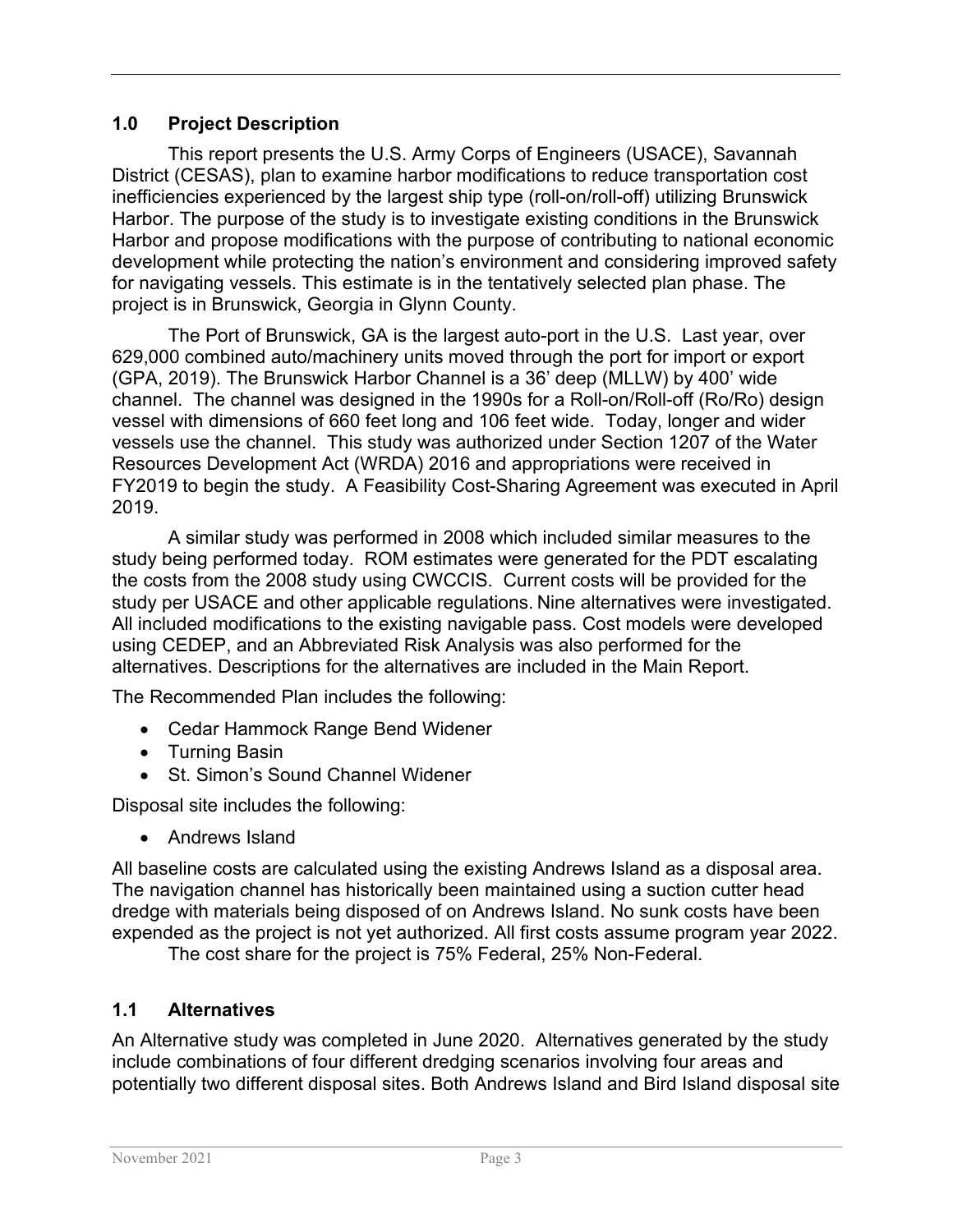near the dredged area. The sites all include deepening and/or widening of the existing navigation channel. The areas include the following:

- Cedar Hammock Range Bend Widener
- Turning Basin
- Sidney Lanier Bridge
- St. Simon's Sound Channel Widener

Disposal sites include the following:

- Andrews Island
- Bird Island

All alternatives First Costs were calculated to FY 2020. The contingency development was an abbreviated risk analysis and was the same for all alternatives, as all the proposed alternatives had similar risks. Andrews Island was selected as the final disposal site for all alternatives due to historic dredging in the area and existing infrastructure (pipelines). The navigation channel has historically been maintained using a suction cutter head dredge with materials being disposed of on Andrews Island.

- Alternative 1: No action alternative. No costs calculated.
- Alternative 2: Expand the Cedar Hammock Range bend widener located between stations 20+300 to 23+300. Approximately 205,000 cubic yards of material would need to be dredged to expand the bend widener.
- Alternative 3: Expand the existing turning basin at the Colonel's Island from stations 0+900 to 5+300. Approximately 346,000 cubic yards of dredged material to be removed.
- Alternative 4: Create a RO/RO vessel meeting area upstream of the Sidney Lanier Bridge to the turning basin at the Colonel's Island facility from stations 34+200 to 43+200. The meeting area would require dredging of approximately 800,000 cubic yards of material.
- Alternative 5: Create a RO/RO vessel meeting area located at St. Simon's Sound near the entrance channel to Brunswick Harbor. Since this area is naturally deep water, no dredging would be required. Creating a meeting area at St. Simon's Sound would re-locate the north toe of the existing channel approximately 800 feet to the north from stations -6+800 to 4+300. Alternative 5 would expand the Federal channel at St. Simon's Sound by 800 feet north of the existing channel along a length of approximately 10,000 feet. The existing channel centerline would not change.
- Alternative 6: A combination of the bend widener and the turning basin expansion for a total of approximately 551,000 cubic yards of material.
- Alternative 7: A combination of the bend widener, turning basin expansion, and meeting are west of the Sidney Lanier Bridge and a total of approximately 1,352,000 cubic yards of dredged material.
- Alternative 8: A combination of the bend widener, turning basin expansion, and meeting area at St. Simon's Sound and a total of approximately 551,000 cubic yards of dredged material.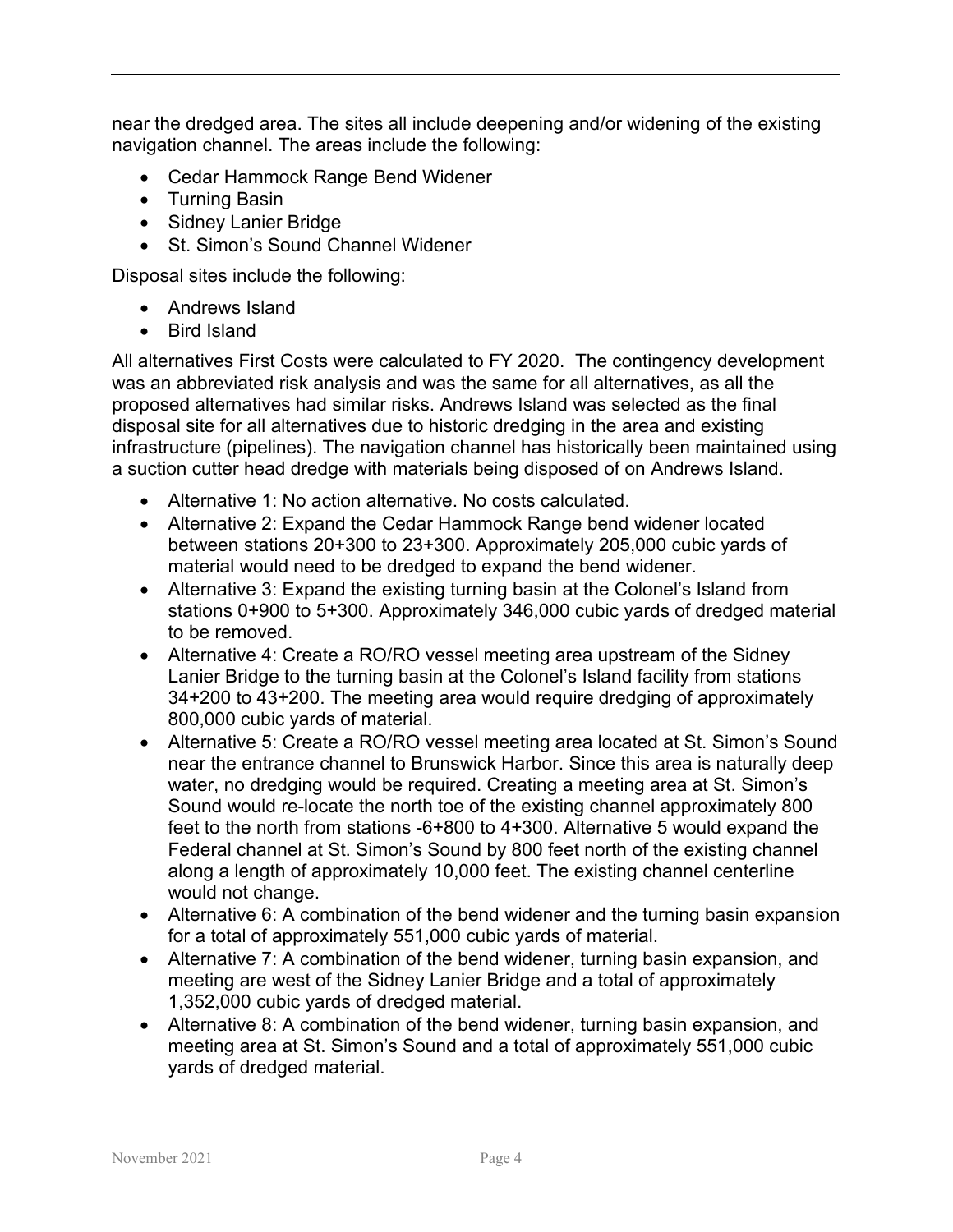• Alternative 9: Includes bend widener and turning basin plus creation of a RO/RO vessel meeting area upstream of the Sidney Lanier Bridge to the turning basin at the Colonel's Island facility and creation of a meeting area at St. Simon's Sound, as described in the previous alternatives. The total dredging amount for Alternative 9 is approximately 1,352,000 cubic yards.

|                             |              | All Costs are x \$1000 |          |          |                   |
|-----------------------------|--------------|------------------------|----------|----------|-------------------|
|                             |              |                        |          | First    |                   |
| Alternative (excluding O&M) | Construction | Contingency            | Total    | Cost     | <b>Total Cost</b> |
| Alternative 2               | \$7,050      | \$2,396                | \$9,446  | \$9,446  | \$11,191          |
| Alternative 3               | \$6,316      | \$2,146                | \$8,462  | \$8,462  | \$10,028          |
| Alternative 4               | \$15,351     | \$5,218                | \$20,569 | \$20,569 | \$24,342          |
| Alternative 5               | \$672        | \$227                  | \$899    | \$899    | \$1,087           |
| Alternative 6               | \$10,724     | \$3,645                | \$14,369 | \$14,369 | \$17,032          |
| Alternative 7               | \$23,830     | \$8,101                | \$31,931 | \$31,931 | \$37,807          |
| Alternative 8               | \$11,428     | \$3,884                | \$15,312 | \$15,312 | \$18,160          |
| Alternative 9               | \$23,902     | \$8,125                | \$32,027 | \$32,027 | \$37,924          |

#### **Table 1 – Alternatives**

#### <span id="page-4-0"></span>**1.2 Recommended Plan (Alternative 8) includes Bend Widener, Turning Basin Expansion, and Meeting Area at St. Simon's Sound**

The Recommended Plan is a combination of the bend widener, turning basin expansion, and meeting area at St. Simon's Sound. Alternative 8 includes the 205,000 cubic yards of material at the bend widener, 346,000 cubic yards at the turning basin expansion, and 0 cubic yards at the meeting area at St. Simon's Sound for a total of approximately 551,000 cubic yards of dredged material.

The design was improved from the alternatives analysis phase as additional soil borings were obtained, and additional bathometric data was included. See sections 2.0 and 3.0 for additional information.

Bend Widener would expand the Cedar Hammock Range bend widener located between stations 20+300 to 23+300. The bend widener would be expanded by a maximum of 321 feet on the north side and at a length of approximately 2,700 feet. The bend widener would be dredged to a depth of -38 feet MLLW (including allowable overdepth). Approximately 205,000 cubic yards of material would need to be dredged to expand the bend widener. The dredged material would be placed in the Andrews Island DMCA.

Turning Basin Expansion would include expanding the existing turning basin at Colonel's Island Terminal along approximately 4,100 feet, increasing the width by a maximum of 395 feet along South Brunswick River from stations 0+900 to 5+300. The turning basin expansion would be dredged to a depth of -38 feet MLLW (including allowable over-depth). The turning basin expansion would require approximately 346,000 cubic yards of dredged material to be removed. It is expected that all dredged material would be placed in the Andrews Island DMCA. Beneficial use of dredged material would be considered; however, a suitable location has not been identified.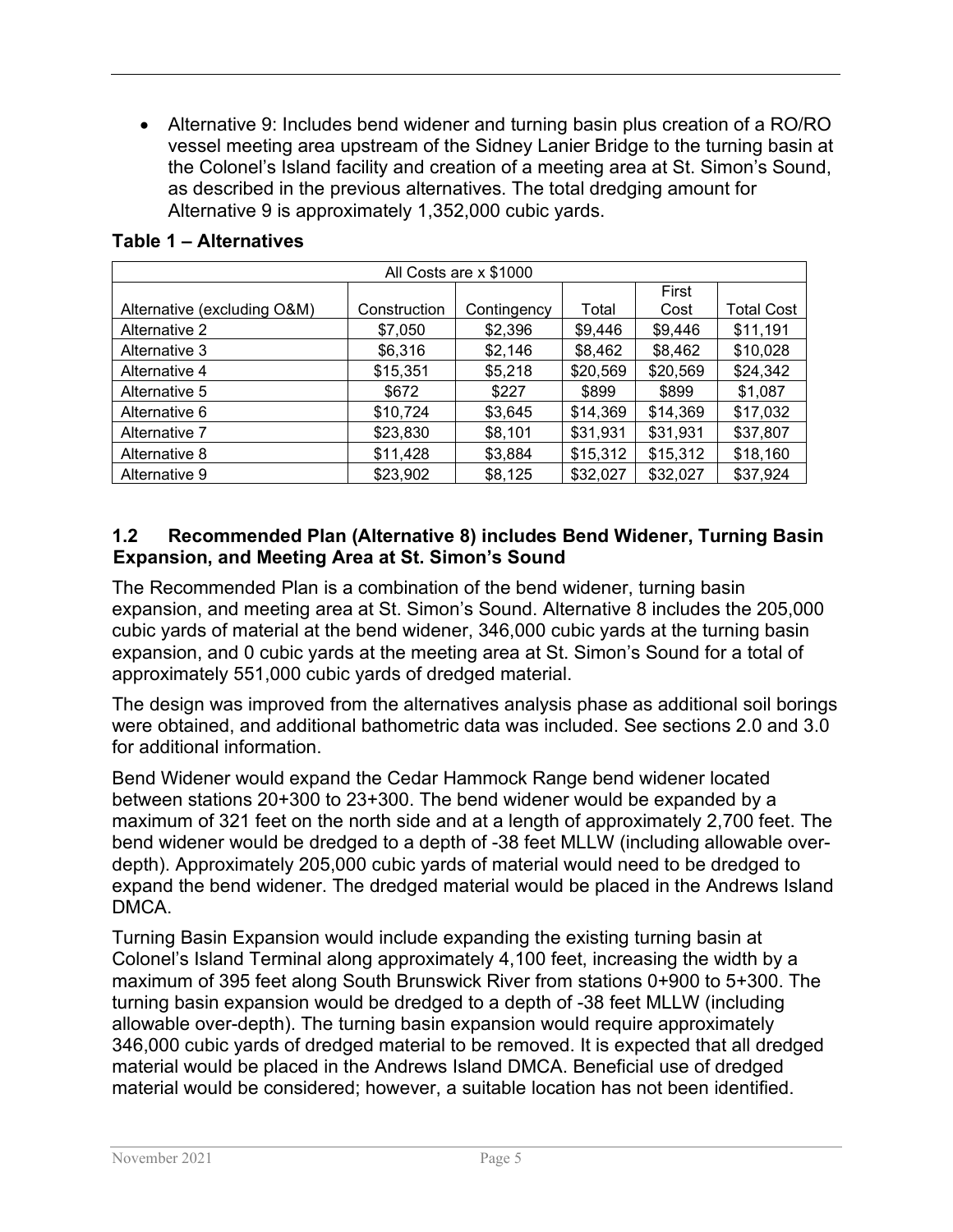Meeting Area at St. Simons Sound would create a RO/RO vessel meeting area located at St. Simons Sound near the entrance channel to Brunswick Harbor. No dredging is required for this alternative since the area has naturally deep water. Creating a meeting area at St. Simons Sound would relocate the north toe of the existing channel approximately 800 feet to the north along a length of approximately 10,000 feet from stations -6+800 to 4+300. The existing channel centerline would not change. Cost drivers are associated with cultural resource preservation surveys of St. Simon's Island to the north.

|             | <b>Brunswick Harbor Modification Study - Recommended Plan</b>                |              |             |          |                   |                   |
|-------------|------------------------------------------------------------------------------|--------------|-------------|----------|-------------------|-------------------|
|             | Bend Widener, Turning Basin Expansion, and Meeting Area at St. Simon's Sound |              |             |          |                   |                   |
| <b>CWBS</b> | <b>Feature</b>                                                               | Construction | Contingency | Total    | <b>First Cost</b> | <b>Total Cost</b> |
| 09          | <b>Channels and Canals</b>                                                   | \$9,350      | \$1,683     | \$11,033 | \$11,435          | \$12,737          |
| 18          | Cultural Resource Preservation                                               | \$755        | \$136       | \$891    | \$1,009           | \$1,159           |
|             | SubTotal                                                                     | \$10,105     | \$1,819     | \$11,924 | \$12,444          | \$13,896          |
|             |                                                                              |              |             |          |                   |                   |
| -01         | <b>Lands and Damages</b>                                                     | \$4          | \$1         | \$5      | \$5               | \$5               |
| 30          | Planning Engineering and Design                                              | \$1,070      | \$193       | \$1,263  | \$1,293           | \$1,362           |
| 31          | <b>Construction Management</b>                                               | \$519        | \$93        | \$612    | \$627             | \$1,362           |
|             | Total                                                                        | \$11.698     | \$2.106     | \$13.804 | \$14.369          | \$15.946          |

#### **Table 2 – Recommended Plan - Total Project Cost Summary (Costs are x \$1,000)**

#### <span id="page-5-0"></span>**2.0 Basis of Estimate**

#### <span id="page-5-1"></span>**2.1 Basis of Design**

The level of design developed for this report is approximately 35%. Given this level of design, the estimate falls into a Class 3 category per ER 1110-2-1302. In general, costs were derived using corollary data from similar projects completed recently and scaled up or down to the projected design. For the corollary cost data, recent projects in close geographic proximity with similar scope were used when possible to give the most reasonable similar costs. Refer to the Engineering Design Appendix for further details on the basis of design and plan drawings.

#### <span id="page-5-2"></span>**2.2 Basis of Quantities**

- a) The quantity takeoffs were developed by the technical team. Composition of dredged materials were approximated from a singular cross section provided by the Geotechnical Engineer and are assumed to be representative of the entire area to be dredged. See the Geotechnical Engineering Report for more information. As additional information is obtained pertaining to the composition of the dredged material, the estimate will be refined.
- b) Estimated new work quantities were calculated for each individual navigational feature using Autodesk Civil 3d. The quantities for each navigational feature were calculated to -36 ft MLLW and -38 ft MLLW using the June/July 2019 bathymetric data. -36 ft mean low water level (MLLW) represents the current authorized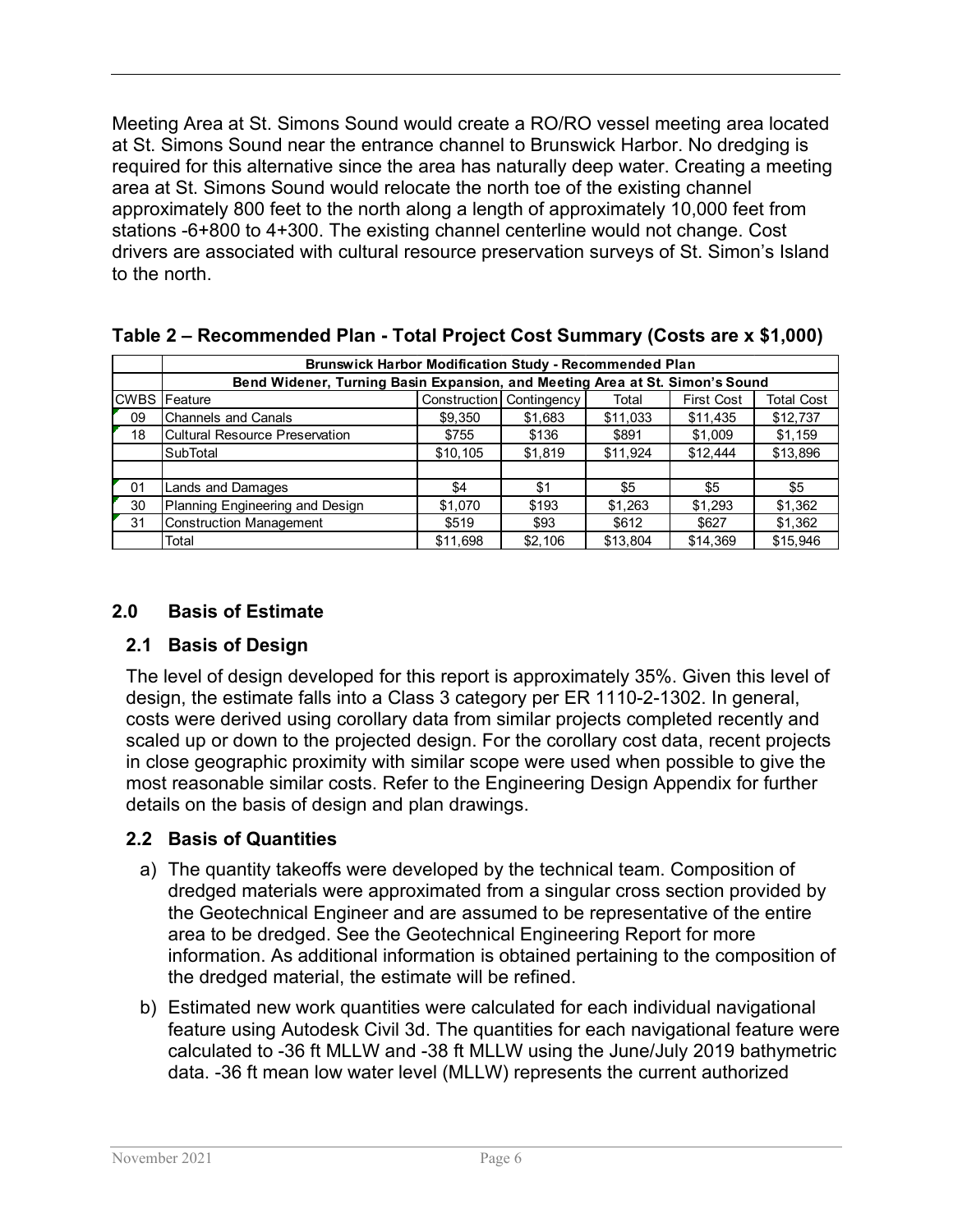project depth and -38 ft MLLW represents the allowable overdepth during dredging.

| <b>Navigational Feature</b>    | Depth (feet MLLW) | Cut(CY) |
|--------------------------------|-------------------|---------|
| <b>Bend Widener</b>            | -38               | 205,159 |
| Turning Basin 4                | -38               | 346,462 |
| St. Simon's Sound Meeting Area | -38               |         |

#### **Table 3 – Quantities from Engineering Appendix**

#### <span id="page-6-0"></span>**3.0 Estimate**

The design was refined and a cost estimate was developed for the recommended plan. First Cost includes all costs in FY2022 dollars, Total Project Cost includes escalation to the mid-point of construction and contingency.

#### <span id="page-6-1"></span>**3.1 General Assumptions**

- a) All dredge activities will be done with a 24" cutter head suction dredge.
- b) Mobilization and Demobilization was based on dredge type and size (24 inch).
- c) No (hard) rock excavation is included. Sections indicate "weathered limestone". Assume that this can be dredged using the same dredging equipment. No blasting is included.
- d) All dredged material is assumed to be disposed of on Andrews Island.
- e) Operations and maintenance costs are assumed to be directly related to surface area of navigation areas. That is, the incremental increase in cost for O&M costs is parametrically related to existing costs, based on surface area (square feet of navigation channel).
- f) No environmental mitigation is included.
- g) Contractor staging area is assumed to be Historical Staging Area 9.5A parcel for harbor dredging. This is provided by the sponsor. This is the same area that has been used for annual maintenance dredging.
- h) Quantities include an allowance dredging for pay and non-pay over-depth.
- i) Pipeline distances are approximated using Google Earth images. Pipelines are measured from the middle of the dredged area.
- j) Material composition provided by Geotechnical Engineering. Compositions are as follows: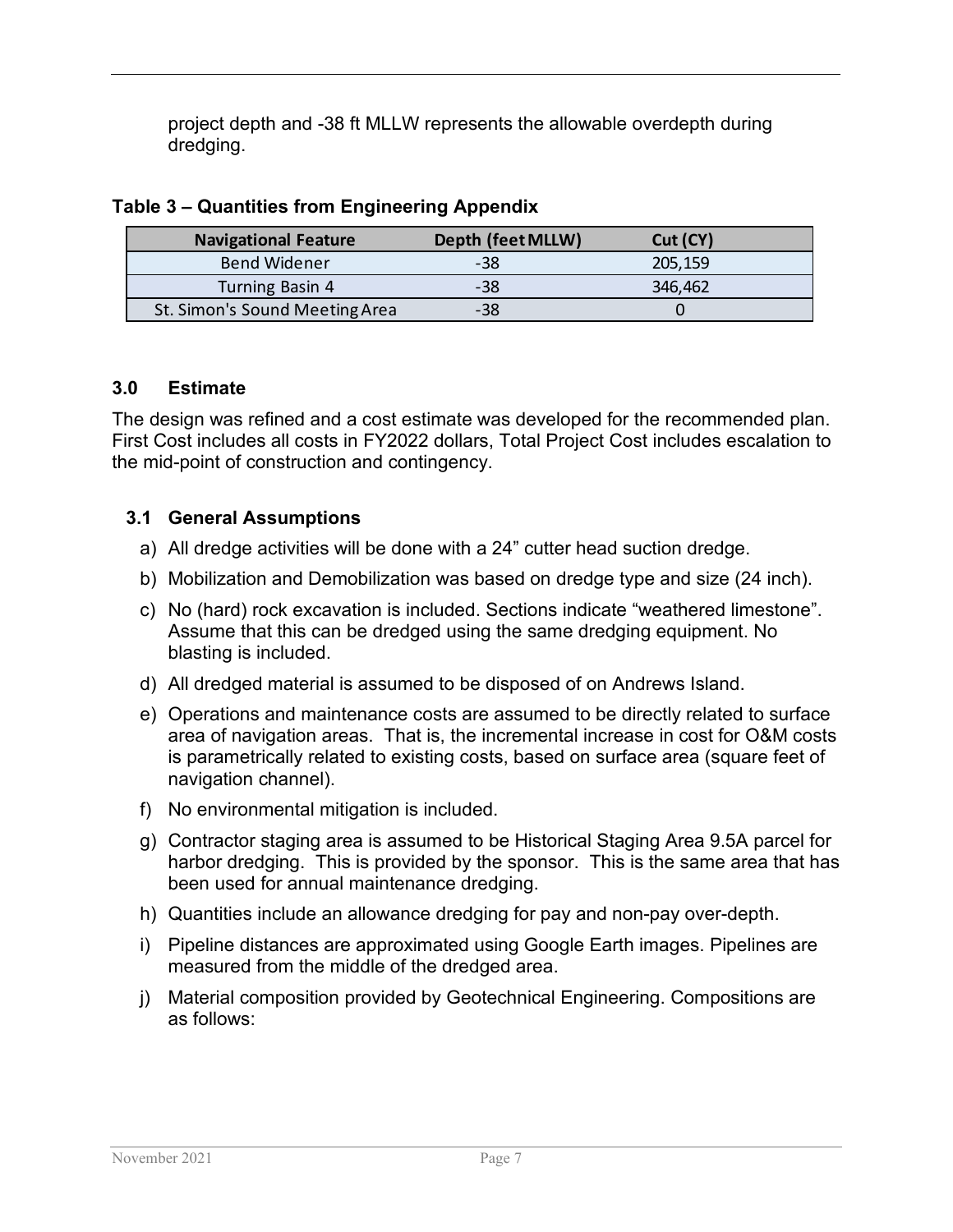#### **Table 4 – Material Composition**

|                                                                                                                                         | Brunswick Harbor Modification Study, Bend Widener |      |      |                                                                                                               |       |              |             |              |             |             |  |  |  |  |  |
|-----------------------------------------------------------------------------------------------------------------------------------------|---------------------------------------------------|------|------|---------------------------------------------------------------------------------------------------------------|-------|--------------|-------------|--------------|-------------|-------------|--|--|--|--|--|
| Mud&Silt<br>Mud&Silt<br>Loose Sand Loose Sand Comp Sand Stiff Clay<br>Comp Shell Soft Rock Blast Rock<br>Mud&Silt<br><b>Description</b> |                                                   |      |      |                                                                                                               |       |              |             |              |             |             |  |  |  |  |  |
| Density                                                                                                                                 |                                                   |      |      | 1.200 GR/L 1.300 GR/L 1.400 GR/L 1.700 GR/L 1.900 GR/L 2.000 GR/L 2.000 GR/L 2.300 GR/L 2.400 GR/L 2.000 GR/L |       |              |             |              |             |             |  |  |  |  |  |
| Factor                                                                                                                                  |                                                   | 2.5  |      |                                                                                                               |       | 0.9          | $0.5 - 0.7$ | $0.4 - 0.6$  | $0.3 - 0.5$ | $0.2 - 0.3$ |  |  |  |  |  |
| <b>Percent Comp.</b>                                                                                                                    | 0.0%                                              | 0.0% | 0.0% | 35.9%                                                                                                         | 16.2% | <b>13.1%</b> | 11.9%       | <b>14.3%</b> | 7.1%        | 1.7%        |  |  |  |  |  |

|                    | Brunswick Harbor Modification Study, Turning Basin |          |      |                                                                                                                 |      |      |             |                                   |             |             |  |  |  |  |
|--------------------|----------------------------------------------------|----------|------|-----------------------------------------------------------------------------------------------------------------|------|------|-------------|-----------------------------------|-------------|-------------|--|--|--|--|
| <b>Description</b> | Mud&Silt                                           | Mud&Silt |      | Mud&Silt   Loose Sand Loose Sand Comp Sand Stiff Clay                                                           |      |      |             | Comp Shell Soft Rock   Blast Rock |             |             |  |  |  |  |
| Density            |                                                    |          |      | .1,200 GR/L│1,300 GR/L│1,400 GR/L│1,700 GR/L│1,900 GR/L│2,000 GR/L│2,000 GR/L│2,300 GR/L│2,400 GR/L│2,000 GR/L│ |      |      |             |                                   |             |             |  |  |  |  |
| Factor             |                                                    | 2.5      |      |                                                                                                                 |      | 0.9  | $0.5 - 0.7$ | $0.4 - 0.6$                       | $0.3 - 0.5$ | $0.2 - 0.3$ |  |  |  |  |
| Total Vol.         | 16.7%                                              | $0.0\%$  | 0.0% | <b>35.4%</b>                                                                                                    | 9.6% | 1.7% | 7.5%        | 29.2%                             | 0.0%        | 0.0%        |  |  |  |  |

## <span id="page-7-0"></span>**3.2 General Conditions, Overhead, and Profit**

The estimate includes indirect costs such as overhead, profit and bonding. A contingency was developed through risk analysis and added to the total estimate to account for current design uncertainties that will be refined as the plan progresses.

#### <span id="page-7-1"></span>**3.3 Mobilization & Demobilization**

Historic costs were analyzed to compare mobilization and demobilization costs. The estimate includes mobilization and demobilization costs as well as movement costs for pipeline.

#### <span id="page-7-2"></span>**4.0 Construction Schedule**

A formal construction schedule was not developed for the project. The estimate assumes that dredged materials financial resources and other commodities will be available as needed to complete the project efficiently. Since field office overhead is estimated as a percentage of the construction cost, the duration will not have an impact on the estimates. However, the duration does have an impact on the estimates once escalation is applied.

#### <span id="page-7-3"></span>**5.0 Risk Assessment**

A risk analysis was performed for the project. A contingency was developed from the risk charette done 08-09-MAR 2021. A weighted average was calculated for the selected plan using these contingencies. Top risks are mentioned below.

- A. Modifications and Claims: Changes to the contract can cause cost increases. These are typically for unforeseen conditions.
- B. Fuel Costs: The cost for the project is heavily dependent on fuel costs. The petroleum market has been volatile, with large swings in cost.
- C. Contractor Availability: Competition has had a large impact on project costs for the area. The less competition, the greater the cost.
- D. Shift Work: The contractor may use more, or less crews than assumed. The baseline estimate is using crew shifts based on historic maintenance dredging from the area.
- E. Production Rates: The contractor may have more, or less, efficient equipment than assumed in the estimate.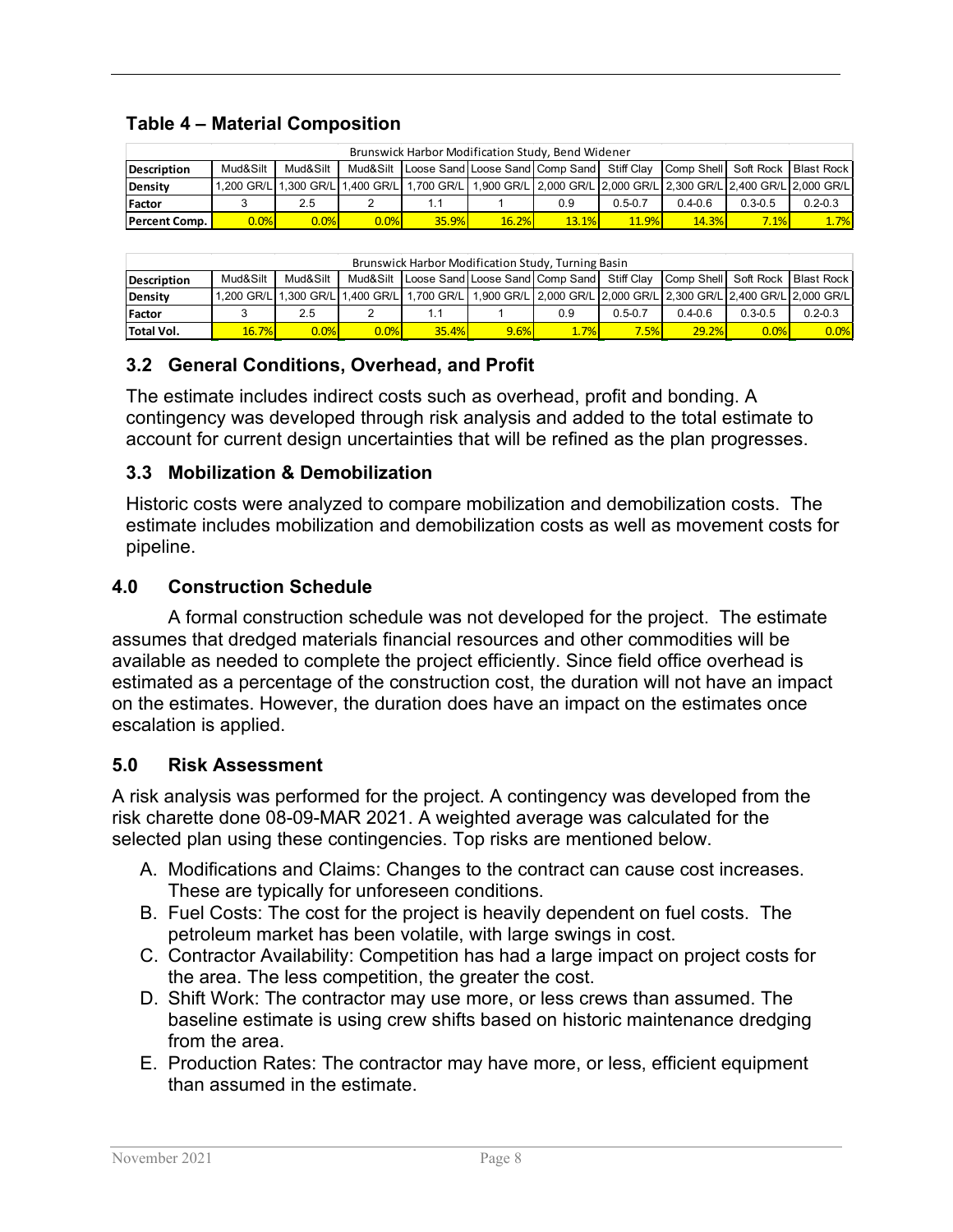F. Variation in Quantities: Final quantities will be determined as the design progresses. Differences in quantities will affect project cost.

## <span id="page-8-0"></span>**6.0 Real Estate Costs**

Real estate costs were provided by the PDT and are included in the estimate.

#### <span id="page-8-1"></span>**7.0 References**

U.S. Army Corps of Engineers, 1993, *Engineering and Design Cost Engineering Policy and General Requirements, Engineering Regulation 1110-1-1300,* Department of the Army, Washington D.C., 26 March 1993.

U.S. Army Corps of Engineers, 1999, *Engineering and Design for Civil Works Projects, Engineering Regulation 1110-2-1150,* Department of the Army, Washington D.C., 31 August 1999.

U.S. Army Corps of Engineers, 2016, *Civil Works Cost Engineering, Engineering Regulation 1110-2-1302,* Department of the Army, Washington D.C., 15 September 2008.

U.S. Army Corps of Engineers, 2008, *Construction Cost Estimating Guide For Civil Works,*

*Engineering Technical Letter 1110-2-573,* Department of the Army, Washington D.C., 30 September 2008.

U.S. Army Corps of Engineers, 2014, *Civil Works Construction Cost Index System, Engineering Manual 110-2-1304,* Department of the Army, Washington D.C., 31 March 2014.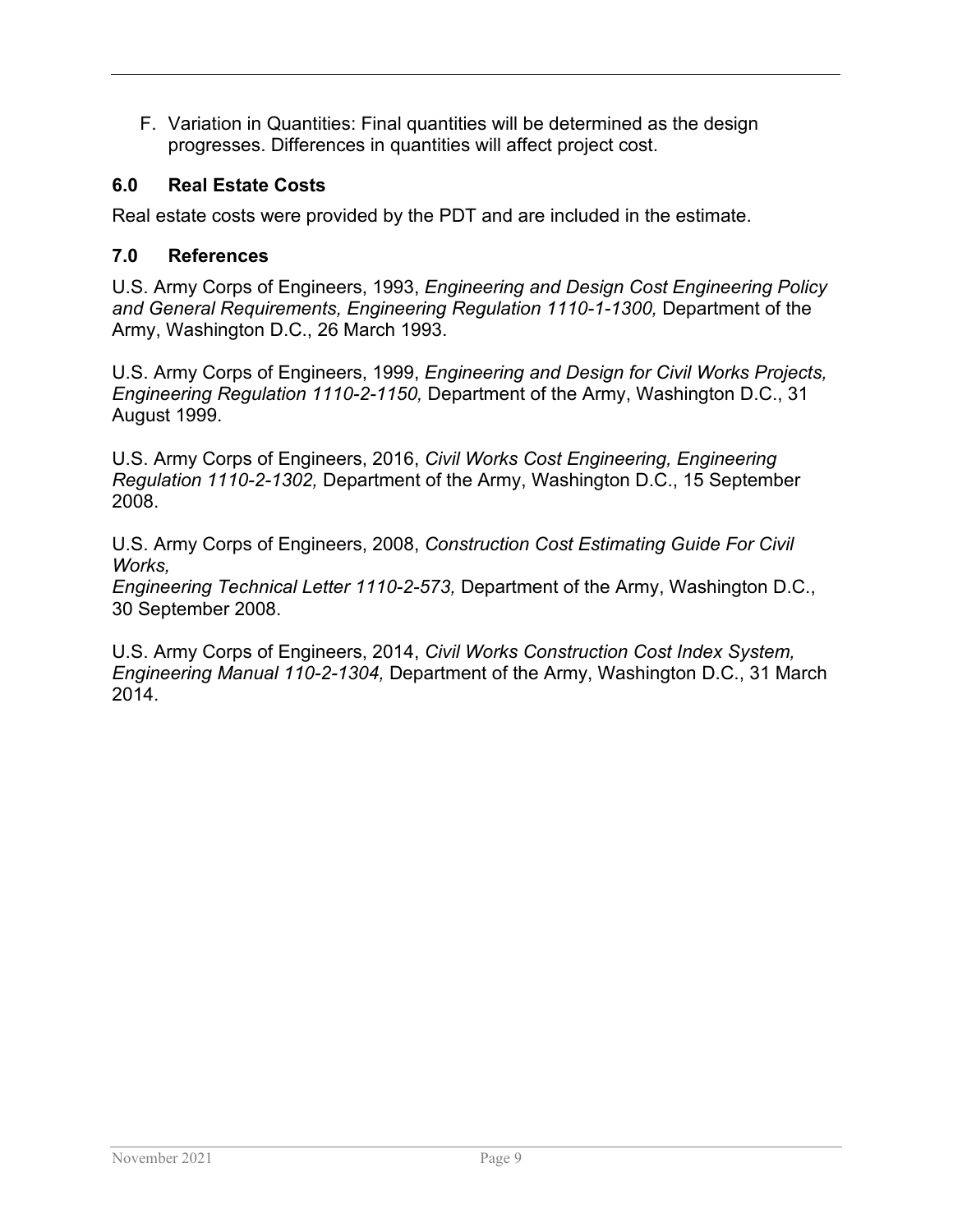## **WALLA WALLA COST ENGINEERING MANDATORY CENTER OF EXPERTISE**

## **COST AGENCY TECHNICAL REVIEW**

# **CERTIFICATION STATEMENT**

# For Project No. 465055

# SAS – Brunswick Harbor Modification Study

The Brunswick Harbor Modification Study, as presented by Savanah District, has undergone a successful Cost Agency Technical Review (Cost ATR), performed by the Walla Walla District Cost Engineering Mandatory Center of Expertise (Cost MCX) team. The Cost ATR included study of the project scope, report, cost estimates, schedules, escalation, and risk-based contingencies. This certification signifies the products meet the quality standards as prescribed in ER 1110-2-1150 Engineering and Design for Civil Works Projects and ER 1110-2-1302 Civil Works Cost Engineering.

As of October 18, 2021, the Cost MCX certifies the estimated total project cost:

FY22 Project First Cost: \$14,369,000 Fully Funded Amount: \$15,946,000

Cost Certification assumes Efficient Implementation (Funding). It remains the responsibility of the District to correctly reflect these cost values within the Final Report and to implement effective project management controls and implementation procedures including risk management through the period of Federal Participation.



**FOR: Michael P. Jacobs, PE, CCE Chief, Cost Engineering MCX Walla Walla District**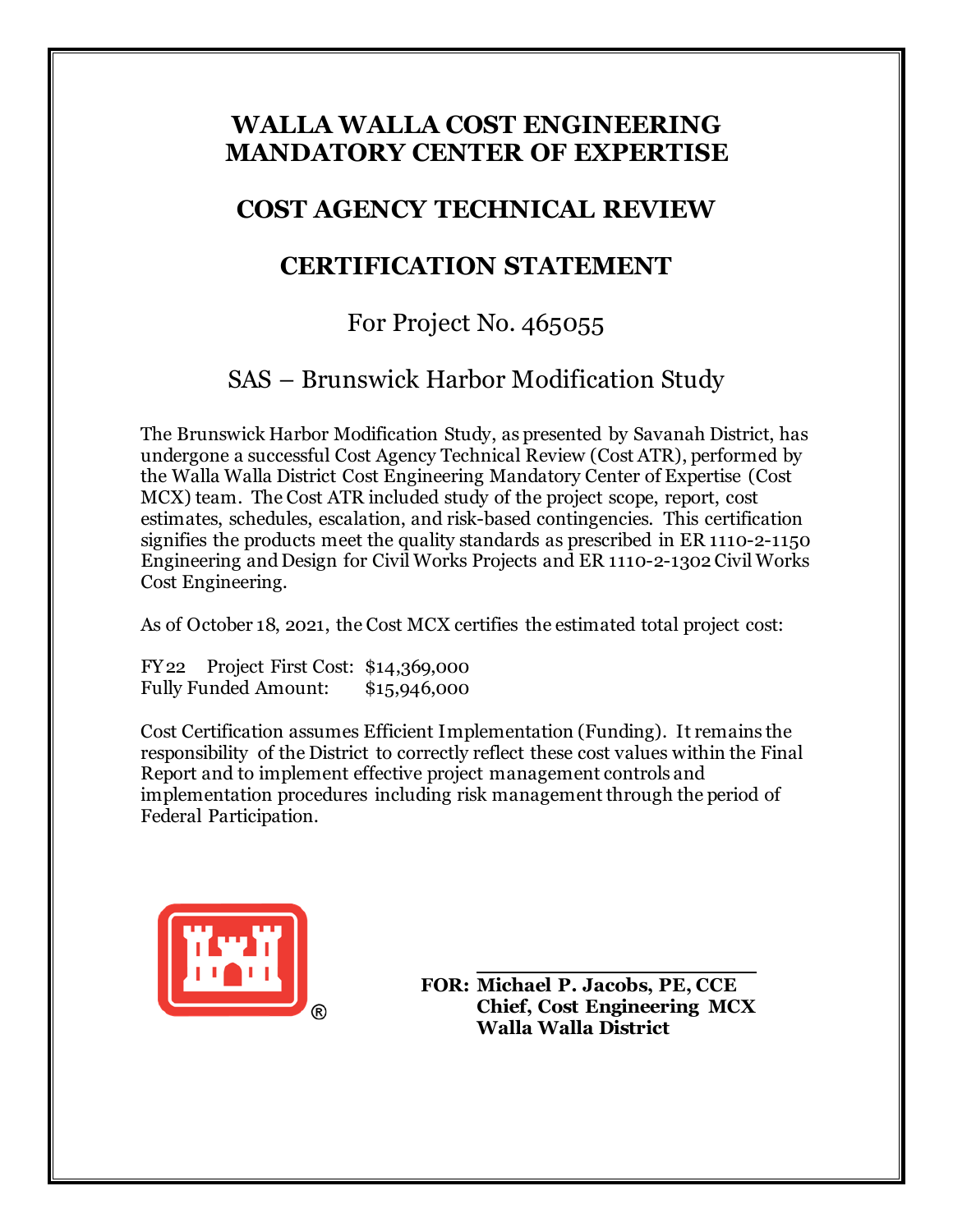#### **\*\*\*\* TOTAL PROJECT COST SUMMARY \*\*\*\*** Printed:10/18/2021

PROJECT: DISTRICT: **Savannah** PREPARED: **10/7/2021 Brunswick Harbor Modification Study - Recommended Plan** PROJECT NO: **465055**<br>LOCATION: **Brunswick, Georgia** 

Page 1 of 2

POC: CHIEF, COST ENGINEERING, Paul Smith

This Estimate reflects the scope and schedule in report; Report Name and date

|                                         | <b>Civil Works Work Breakdown Structure</b>                                                                               | <b>ESTIMATED COST</b>               |                                         |                                   |                                           |                                     |                                  | <b>PROJECT FIRST COST</b><br>(Constant Dollar Basis) |                                                                                                                            |                                                       | (FULLY<br><b>TOTAL PROJECT COST</b><br><b>FUNDED)</b>     |                               |                                   |                                         |                                            |
|-----------------------------------------|---------------------------------------------------------------------------------------------------------------------------|-------------------------------------|-----------------------------------------|-----------------------------------|-------------------------------------------|-------------------------------------|----------------------------------|------------------------------------------------------|----------------------------------------------------------------------------------------------------------------------------|-------------------------------------------------------|-----------------------------------------------------------|-------------------------------|-----------------------------------|-----------------------------------------|--------------------------------------------|
| <b>WBS</b><br><b>NUMBER</b><br>09<br>18 | <b>Civil Works</b><br>Feature & Sub-Feature Description<br><b>CHANNELS &amp; CANALS</b><br>CULTURAL RESOURCE PRESERVATION | COST<br>(SK)<br>\$9,350<br>\$755    | <b>CNTG</b><br>(SK)<br>\$1,683<br>\$136 | <b>CNTG</b><br>(% )<br>18%<br>18% | <b>TOTAL</b><br>(SK)<br>\$11,033<br>\$891 | <b>ESC</b><br>(% )<br>3.6%<br>13.3% | COST<br>(SK)<br>\$9,690<br>\$855 | <b>CNTG</b><br>(SK)<br>\$1,744<br>\$154              | Program Year (Budget EC):<br><b>Effective Price Level Date:</b><br><b>REMAINING</b><br>COST<br>(SK)<br>\$11,435<br>\$1,009 | 2022<br>1-Oct-21<br>Spent Thru:<br>$1-Oct-20$<br>(SK) | <b>TOTAL FIRST</b><br>COST<br>(SK)<br>\$11,435<br>\$1,009 | ESC<br>(% )<br>11.4%<br>14.8% | COST<br>(SK)<br>\$10,794<br>\$982 | <b>CNTG</b><br>(SK)<br>\$1,943<br>\$177 | <b>FULL</b><br>(SK)<br>\$12,737<br>\$1,159 |
|                                         | <b>CONSTRUCTION ESTIMATE TOTALS</b>                                                                                       | \$10,105                            | \$1,819                                 |                                   | \$11,924                                  | 4.4%                                | \$10,546                         | \$1,898                                              | \$12,444                                                                                                                   |                                                       | \$12,444                                                  | 11.7%                         | \$11,776                          | \$2,120                                 | \$13,896                                   |
| 01                                      | <b>LANDS AND DAMAGES</b>                                                                                                  | \$4                                 | \$1                                     | 25%                               | \$5                                       | 8.4%                                | \$4                              | \$1                                                  | \$5                                                                                                                        |                                                       | \$5                                                       |                               | \$4                               | \$1                                     | \$5                                        |
| 30                                      | PLANNING, ENGINEERING & DESIGN                                                                                            | \$1,070                             | \$193                                   | 18%                               | \$1,263                                   | 2.4%                                | \$1,095                          | \$197                                                | \$1,293                                                                                                                    |                                                       | \$1,293                                                   | 5.3%                          | \$1,154                           | \$208                                   | \$1,362                                    |
| 31                                      | <b>CONSTRUCTION MANAGEMENT</b>                                                                                            | \$519                               | \$93                                    | 18%                               | \$612                                     | 2.4%                                | \$531                            | \$96                                                 | \$627                                                                                                                      |                                                       | \$627                                                     | 9.0%                          | \$579                             | \$104                                   | \$684                                      |
|                                         | <b>PROJECT COST TOTALS:</b>                                                                                               | \$11,698                            | \$2,106                                 | 18%                               | \$13,804                                  |                                     | \$12,177                         | \$2,192                                              | \$14,369                                                                                                                   |                                                       | \$14,369                                                  | 11.0%                         | \$13,513                          | \$2,433                                 | \$15,946                                   |
|                                         |                                                                                                                           | CHIEF, COST ENGINEERING, Paul Smith |                                         |                                   |                                           |                                     |                                  |                                                      |                                                                                                                            |                                                       |                                                           |                               |                                   |                                         |                                            |
|                                         |                                                                                                                           | PROJECT MANAGER, Jeff Schwindaman   |                                         |                                   |                                           |                                     |                                  |                                                      |                                                                                                                            |                                                       |                                                           |                               |                                   |                                         |                                            |

CHIEF, REAL ESTATE, Ralph Werthmann

CHIEF, PLANNING, Kimberly Garvey

CHIEF, ENGINEERING, Tracey Hendren

CHIEF, OPERATIONS, Michael Montone

CHIEF, CONSTRUCTION, Kenneth Gray

CHIEF, CONTRACTING, Paige Blechinger

CHIEF, PM-PB, Thomas Woodie

CHIEF, DPM, Erik Blechinger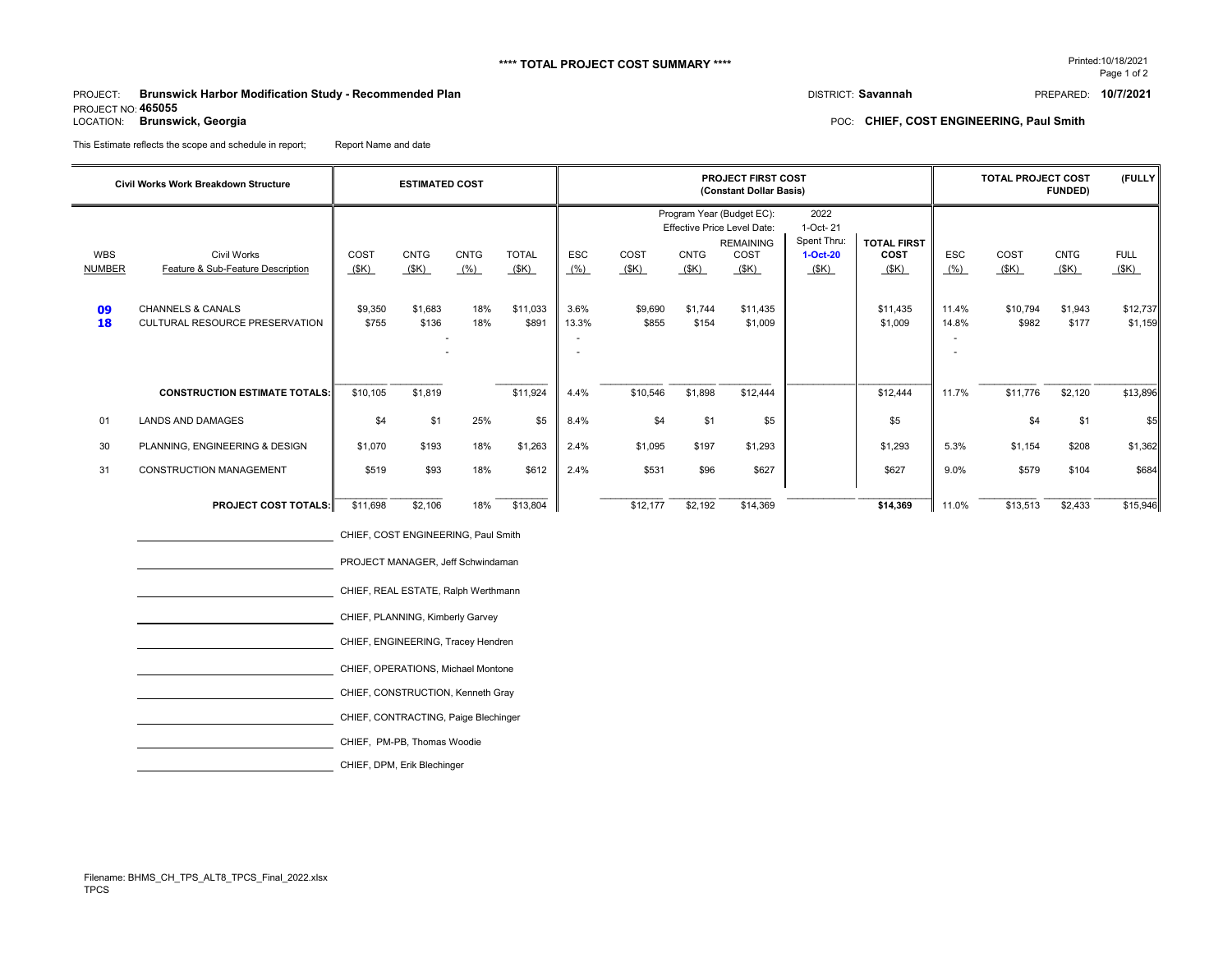#### **\*\*\*\* TOTAL PROJECT COST SUMMARY \*\*\*\*** Printed:10/18/2021

#### **\*\*\*\* CONTRACT COST SUMMARY \*\*\*\***

#### PROJECT: Brunswick Harbor Modification Study - Recommended Plan that the product of the product of the product of the product of the product of the product of the PREPARED: 10/7/2021

LOCATION: Brunswick, Georgia POC: CHIEF, COST ENGINEERING, Paul Smith This Estimate reflects the scope and schedule in report; Report Name and date

|                                      | <b>WBS Structure</b>                                                                                                                                                                                                        |                                       | <b>ESTIMATED COST</b>                                     |                                                    |                                       |                                      | <b>PROJECT FIRST COST</b><br><b>Dollar Basis)</b>               |                                     | (Constant                             |                                                | TOTAL PROJECT COST (FULLY FUNDED)    |                                       |                                         |                                       |
|--------------------------------------|-----------------------------------------------------------------------------------------------------------------------------------------------------------------------------------------------------------------------------|---------------------------------------|-----------------------------------------------------------|----------------------------------------------------|---------------------------------------|--------------------------------------|-----------------------------------------------------------------|-------------------------------------|---------------------------------------|------------------------------------------------|--------------------------------------|---------------------------------------|-----------------------------------------|---------------------------------------|
|                                      |                                                                                                                                                                                                                             |                                       | <b>Estimate Prepared:</b><br><b>Estimate Price Level:</b> |                                                    | 7-Oct-21<br>1-Oct-20                  |                                      | Program Year (Budget EC):<br><b>Effective Price Level Date:</b> |                                     | 2022<br>1-Oct-21                      |                                                |                                      |                                       |                                         |                                       |
| <b>WBS</b><br><b>NUMBER</b><br>A     | Civil Works<br>Feature & Sub-Feature Description<br>В                                                                                                                                                                       |                                       | <b>CNTG</b><br>(SK)<br>D                                  | <b>RISK BASED</b><br><b>CNTG</b><br>(% )<br>E      | <b>TOTAL</b><br>(SK)<br>E             | <b>ESC</b><br>(%)<br>G               | COST<br>(SK)<br>н                                               | <b>CNTG</b><br>(SK)<br>$\mathbf{I}$ | <b>TOTAL</b><br>(SK)<br>J             | Mid-Point<br>Date<br>P                         | <b>ESC</b><br>(% )<br>$\mathbf{L}$   | COST<br>(SK)<br>М                     | <b>CNTG</b><br>(SK)<br>$\boldsymbol{N}$ | <b>FULL</b><br>(SK)<br>$\mathbf{o}$   |
| 09<br>18                             | <b>Bend Widener, Turning Basin Expansion,</b><br>and Meeting Area at St. Simon's Sound<br><b>CHANNELS &amp; CANALS</b><br>CULTURAL RESOURCE PRESERVATION                                                                    |                                       | \$1,683<br>\$136                                          | 18.0%<br>18.0%                                     | \$11.033<br>\$891                     | 3.6%<br>13.3%                        | \$9.690<br>\$855                                                | \$1.744<br>\$154                    | \$11,435<br>\$1,009                   | 2025Q3<br>2026Q3                               | 11.4%<br>14.8%                       | \$10.794<br>\$982                     | \$1,943<br>\$177                        | \$12,737<br>\$1,159                   |
|                                      | <b>CONSTRUCTION ESTIMATE TOTALS:</b>                                                                                                                                                                                        |                                       | \$1,819                                                   | 18.0%                                              | \$11.924                              |                                      | \$10,546                                                        | \$1,898                             | \$12,444                              |                                                |                                      | \$11,776                              | \$2.120                                 | \$13,896                              |
| 01                                   | <b>LANDS AND DAMAGES</b>                                                                                                                                                                                                    | \$4                                   | \$1                                                       | 25.0%                                              | \$5                                   | 8.4%                                 | \$4                                                             | \$1                                 | \$5                                   | 2022Q1                                         |                                      | \$4                                   | \$1                                     | \$5                                   |
| 30<br>0.7%<br>0.8%<br>3.9%<br>1.2%   | PLANNING. ENGINEERING & DESIGN<br><b>Project Management</b><br>Planning & Environmental Compliance<br>Engineering & Design<br>Reviews, ATRs, IEPRs, VE                                                                      | \$75<br>\$84<br>\$396<br>\$125        | \$14<br>\$15<br>\$71<br>\$23                              | 18.0%<br>18.0%<br>18.0%<br>18.0%                   | \$89<br>\$99<br>\$467<br>\$148        | 2.4%<br>2.4%<br>2.4%<br>2.4%         | \$77<br>\$86<br>\$405<br>\$128                                  | \$14<br>\$15<br>\$73<br>\$23        | \$91<br>\$101<br>\$478<br>\$151       | 2023Q3<br>2023Q3<br>2023Q3<br>2023Q3           | 3.8%<br>3.8%<br>3.8%<br>3.8%         | \$80<br>\$89<br>\$421<br>\$133        | \$14<br>\$16<br>\$76<br>\$24            | \$94<br>\$105<br>\$496<br>\$157       |
| 0.2%<br>0.4%<br>2.8%<br>0.2%<br>0.3% | Life Cycle Updates (cost, schedule, risks)<br>Contracting & Reprographics<br><b>Engineering During Construction</b><br><b>Planning During Construction</b><br>Adaptive Management & Monitoring<br><b>Project Operations</b> | \$20<br>\$40<br>\$278<br>\$20<br>\$32 | \$4<br>\$7<br>\$50<br>\$4<br>\$6                          | 18.0%<br>18.0%<br>18.0%<br>18.0%<br>18.0%<br>18.0% | \$24<br>\$47<br>\$328<br>\$24<br>\$38 | 2.4%<br>2.4%<br>2.4%<br>2.4%<br>2.4% | \$20<br>\$41<br>\$285<br>\$20<br>\$33                           | \$4<br>\$7<br>\$51<br>\$4<br>\$6    | \$24<br>\$48<br>\$336<br>\$24<br>\$39 | 2023Q3<br>2025Q3<br>2025Q3<br>2023Q3<br>2023Q3 | 3.8%<br>9.0%<br>9.0%<br>3.8%<br>3.8% | \$21<br>\$45<br>\$310<br>\$21<br>\$34 | \$4<br>\$8<br>\$56<br>\$4<br>\$6        | \$25<br>\$53<br>\$366<br>\$25<br>\$40 |
| 31<br>4.6%<br>0.3%<br>0.3%           | <b>CONSTRUCTION MANAGEMENT</b><br><b>Construction Management</b><br>Project Operation:<br><b>Project Management</b>                                                                                                         | \$463<br>\$28<br>\$28                 | \$83<br>\$5<br>\$5                                        | 18.0%<br>18.0%<br>18.0%                            | \$546<br>\$33<br>\$33                 | 2.4%<br>2.4%<br>2.4%                 | \$474<br>\$29<br>\$29                                           | \$85<br>\$5<br>\$5                  | \$559<br>\$34<br>\$34                 | 2025Q3<br>2025Q3<br>2025Q3                     | 9.0%<br>9.0%<br>9.0%                 | \$517<br>\$31<br>\$31                 | \$93<br>\$6<br>\$6                      | \$610<br>\$37<br>\$37                 |
| <b>CONTRACT COST TOTALS:</b>         |                                                                                                                                                                                                                             | \$11,698                              | \$2,106                                                   |                                                    | \$13,804                              |                                      | \$12,177                                                        | \$2,192                             | \$14,369                              |                                                |                                      | \$13,513                              | \$2,433                                 | \$15,946                              |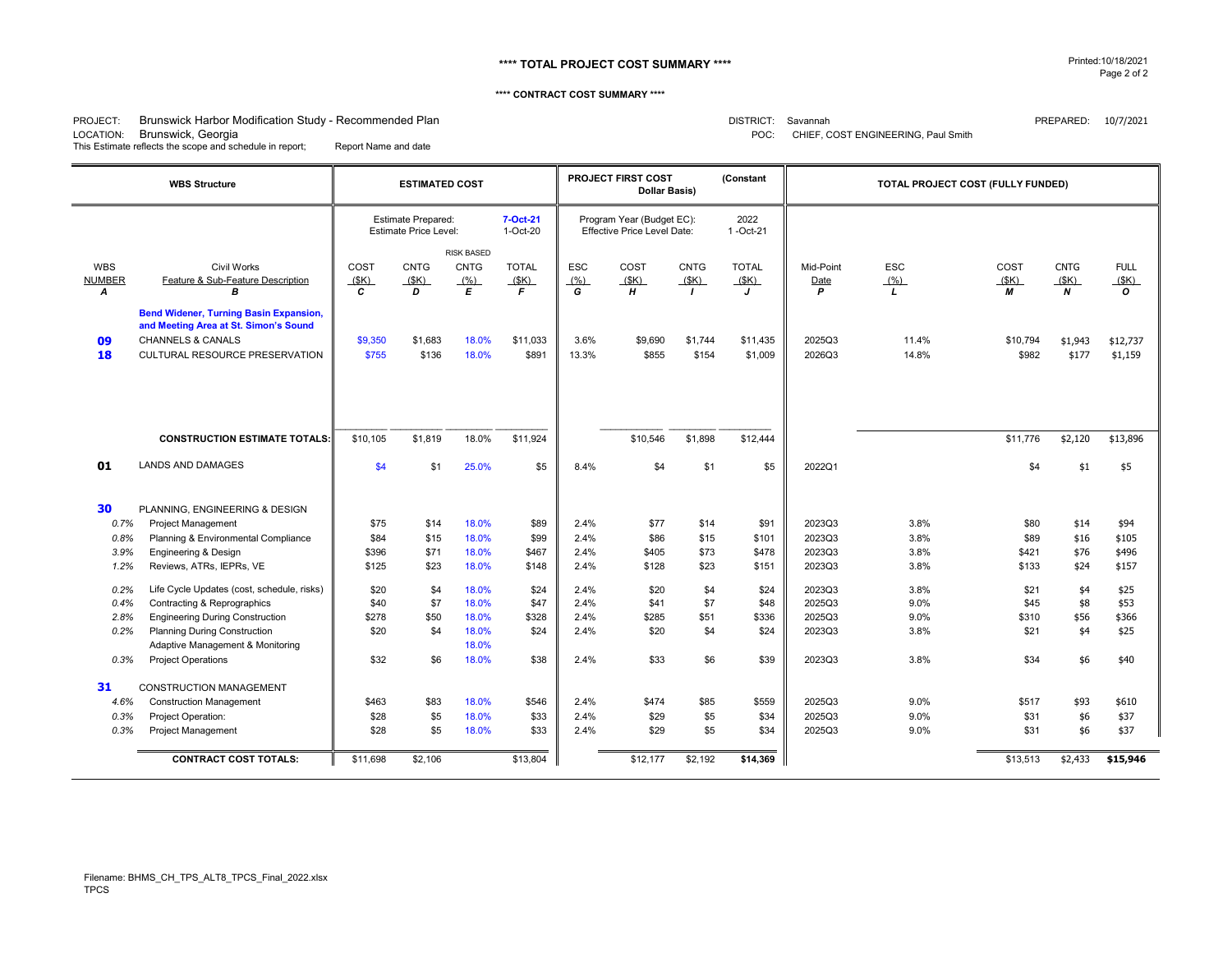| ID             | 0               | Task<br>Mode      | Task Name                                    |                                     | Duration        | Start        | Finish                  | Predecessors   | Jan                       | Apr                  | Jul | Oct |
|----------------|-----------------|-------------------|----------------------------------------------|-------------------------------------|-----------------|--------------|-------------------------|----------------|---------------------------|----------------------|-----|-----|
| $\mathbf{1}$   |                 | オウ                |                                              | Signed Chief's Report               |                 |              | Fri 3/11/22             |                |                           |                      |     |     |
| $\overline{c}$ |                 |                   | <b>Receive FY22</b><br><b>Workplan Funds</b> |                                     | $1$ day?        | Tue 3/1/22   | Tue 3/1/22              |                |                           |                      |     |     |
| 3              |                 | ۳.,               | <b>Cultural Resources</b><br><b>Contract</b> |                                     | 195 days        | Wed 3/30/22  | Tue 12/27/22            |                |                           |                      |     |     |
| 4              |                 | -3                | Develop SOW                                  |                                     | 45 days         | Wed 3/30/22  | Tue 5/31/22             | 2FS+20 days    |                           |                      |     |     |
| 5              |                 | - 5               | <b>TORN</b>                                  |                                     | 10 days         | Wed 6/1/22   | Tue 6/14/22             | 4              |                           |                      |     |     |
| 6              |                 | - 5               | <b>RFP</b>                                   |                                     | 10 days         | Wed 6/15/22  | Tue 6/28/22             | 5              |                           |                      |     |     |
| $\overline{7}$ |                 | - 5               | POM                                          |                                     | 10 days         | Wed 6/29/22  | Tue 7/12/22             | 6              |                           |                      |     |     |
| 8              |                 | - 5               | Negotiate                                    |                                     | 10 days         | Wed 7/13/22  | Tue 7/26/22             | $\overline{7}$ |                           |                      |     |     |
| 9              |                 | - 5               | PNM                                          |                                     | 10 days         | Wed 7/27/22  | Tue 8/9/22              | 8              |                           |                      |     |     |
| 10             |                 | т,                | Award                                        |                                     | 10 days         | Wed 8/10/22  | Tue 8/23/22             | 9              |                           |                      |     |     |
| 11             |                 | - 5               |                                              | CR Survey Execution 90 days         |                 | Wed 8/24/22  | Tue 12/27/22            | 10             |                           |                      |     |     |
| 12             |                 | - 5               | Design Kickoff                               |                                     | 1 day           | Wed 4/27/22  | Wed 4/27/22             | 2FS+40 days    |                           |                      |     |     |
| 13             |                 | - 5               | 35%                                          |                                     | 85 days         | Thu 5/12/22  | Wed 9/7/22              | 12FS+10 days   |                           |                      |     |     |
| 14             |                 | - 5               | 65%                                          |                                     | 105 days        | Thu 9/22/22  | Wed 2/15/23             | 13FS+10 days   |                           |                      |     |     |
| 15             |                 | ь,                | 95%                                          |                                     | 85 days         | Thu 3/2/23   | Wed 6/28/23             | 14FS+10 days   |                           |                      |     |     |
| 16             |                 | - 5               | <b>BCOES</b>                                 |                                     | 30 days         | Thu 6/29/23  | Wed 8/9/23              | 15             |                           |                      |     |     |
| 17             |                 | - 5               | <b>Final Drawings</b>                        |                                     | 10 days         | Thu 8/17/23  | Wed 8/30/23             | 16FS+5 days    |                           |                      |     |     |
| 18             |                 | - 5               | Design Approval                              |                                     | 15 days         | Thu 9/7/23   | Wed 9/27/23             | 17FS+5 days    |                           |                      |     |     |
| 19             |                 | ₩                 |                                              | <b>Receive Funds Assurand1 day?</b> |                 | Mon 10/2/23  | Mon 10/2/23             |                |                           |                      |     |     |
| 20             |                 | С.,               | documents                                    | CT Prepares contract                | 25 days         | Tue 11/28/23 | Mon 1/1/24              | 19FS+40 days   |                           |                      |     |     |
| 21             |                 | ь,                | <b>RTA</b>                                   |                                     | 5 days          | Tue 1/2/24   | Mon 1/8/24              | 20             |                           |                      |     |     |
|                |                 |                   |                                              |                                     |                 |              |                         |                |                           |                      |     |     |
|                |                 |                   |                                              | Task                                |                 |              | <b>Inactive Summary</b> |                | <b>External Tasks</b>     |                      |     |     |
|                |                 |                   |                                              | Split                               |                 |              | <b>Manual Task</b>      |                | <b>External Milestone</b> | ◇                    |     |     |
|                |                 |                   | Project: BHMS_Design and Con                 | Milestone                           | ◆               |              | Duration-only           |                | Deadline                  | $\ddot{\phantom{1}}$ |     |     |
|                |                 | Date: Wed 4/21/21 |                                              | Summary                             |                 |              | Manual Summary Rollup   |                | Progress                  |                      |     |     |
|                | Project Summary |                   | Manual Summary                               |                                     | Manual Progress |              |                         |                |                           |                      |     |     |
|                |                 |                   |                                              | <b>Inactive Task</b>                |                 |              | Start-only              |                |                           |                      |     |     |
|                |                 |                   |                                              | Inactive Milestone                  | ◇               |              | Finish-only             | $\Box$         |                           |                      |     |     |
|                |                 |                   |                                              |                                     |                 |              | Page 1                  |                |                           |                      |     |     |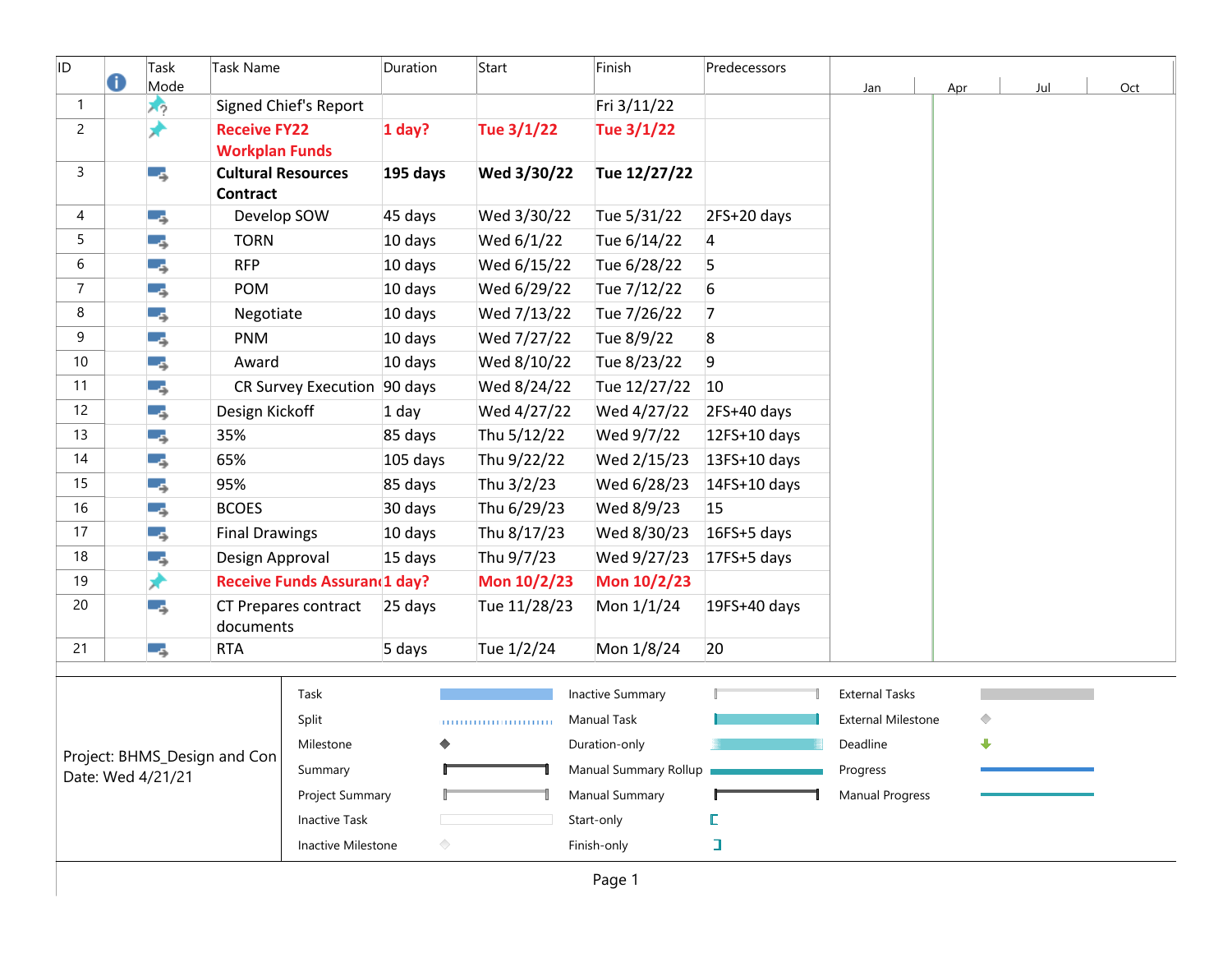| ID |   | Task | Task Name                      | Duration | Start       | Finish      | Predecessors |     |     |     |     |  |
|----|---|------|--------------------------------|----------|-------------|-------------|--------------|-----|-----|-----|-----|--|
|    | O | Mode |                                |          |             |             |              | Jan | Apr | Jul | Oct |  |
| 22 |   | -3   | Advertise                      | 24 days  | Tue 1/9/24  | Fri 2/9/24  | 21           |     |     |     |     |  |
| 23 |   | - 5  | <b>Bid Opening</b>             | 5 days   | Mon 2/12/24 | Fri 2/16/24 | 22           |     |     |     |     |  |
| 24 |   | - 5  | Award                          | 25 days  | Mon 2/19/24 | Fri 3/22/24 | 23           |     |     |     |     |  |
| 25 |   | - 5  | <b>NTP</b>                     | 5 days   | Mon 3/25/24 | Fri 3/29/24 | 24           |     |     |     |     |  |
| 26 |   | - 5  | Mob                            | 40 days  | Mon 4/1/24  | Fri 5/24/24 | 25           |     |     |     |     |  |
| 27 |   | - 5  | Construction                   | 200 days | Mon 5/27/24 | Fri 2/28/25 | 26           |     |     |     |     |  |
| 28 |   | - 5  | Project Physical<br>Completion | $1$ day? | Mon 3/31/25 | Mon 3/31/25 | 27FS+20 days |     |     |     |     |  |
| 29 |   | - 5  | Demob                          | 21 days  | Mon 3/3/25  | Mon 3/31/25 | 27           |     |     |     |     |  |
|    |   |      |                                |          |             |             |              |     |     |     |     |  |

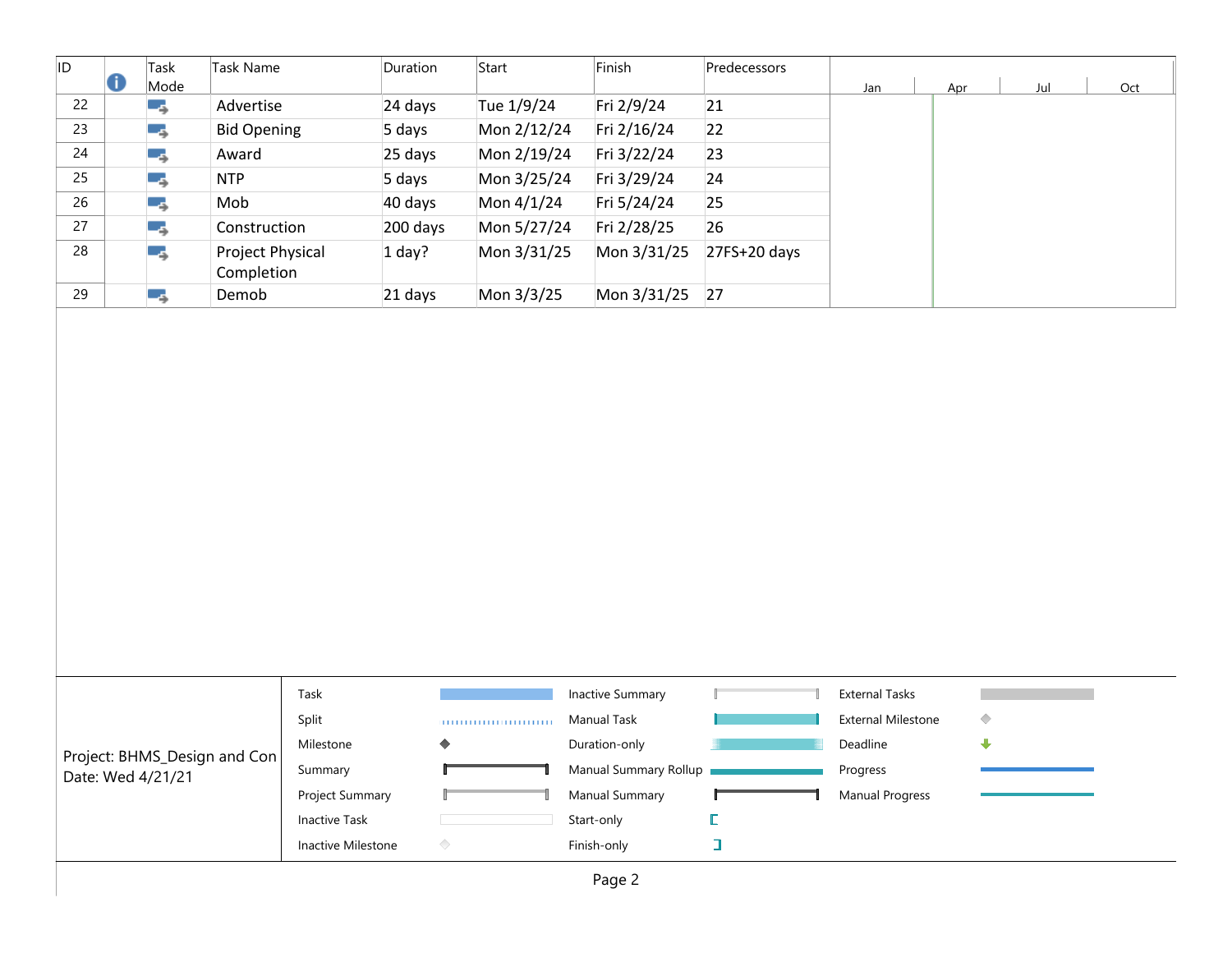